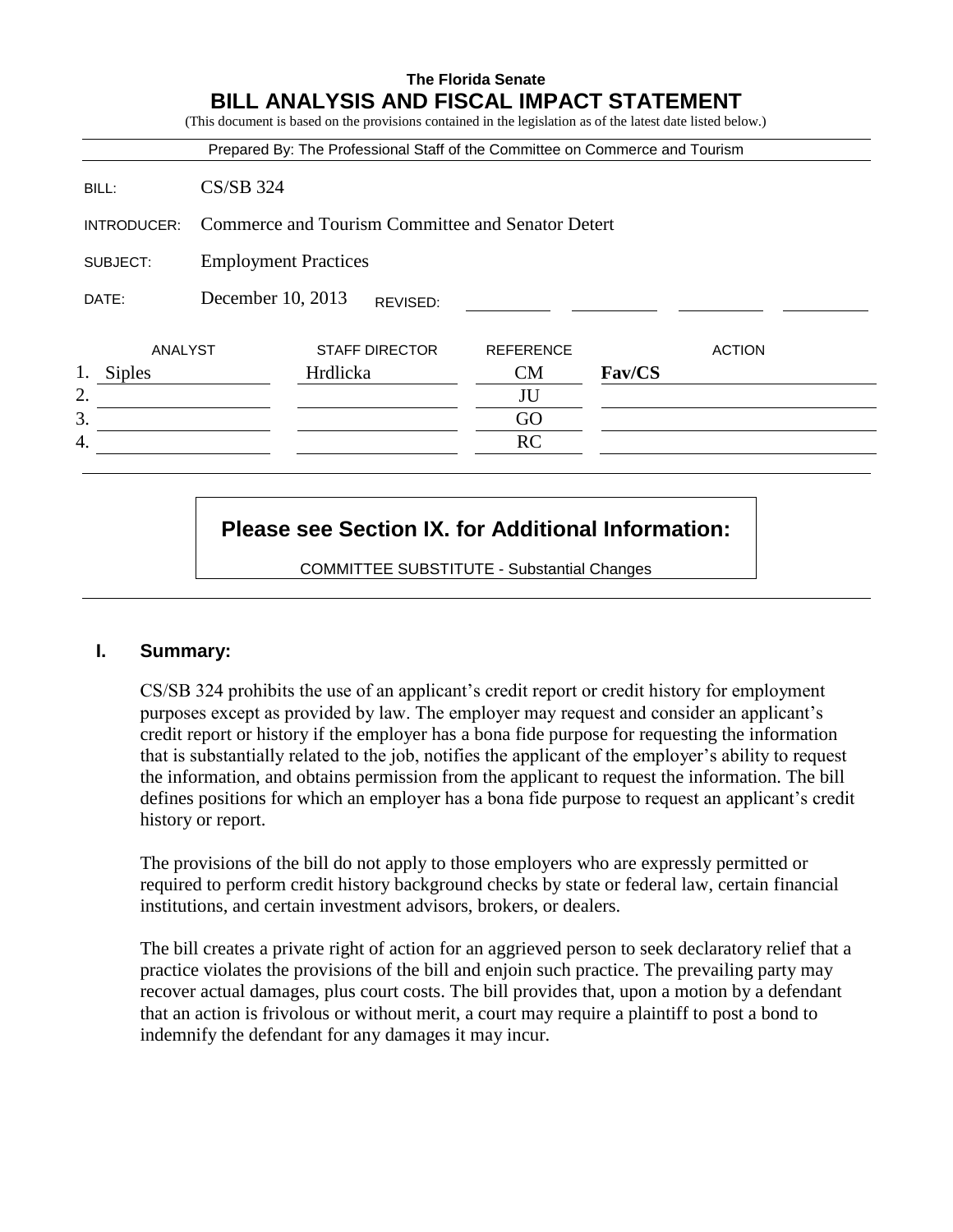### **II. Present Situation:**

### **Employment Practices**

Under current law, employers are prohibited from discriminating against applicants or employees on the basis of disabilities, race or color, gender, national origin, religion, age, or genetic information.<sup>1</sup> These prohibitions can be found in the Americans with Disabilities Act,<sup>2</sup> the Civil Rights Act of 1964, $3$  the Age Discrimination in Employment Act of 1967, $4$  and the Genetic Information Nondiscrimination Act of 2008.<sup>5</sup>

Employers may not ask job applicants about the existence, nature, or severity of a disability. Applicants may be asked about their ability to perform specific job functions. In some cases a job offer may be conditioned on the results of a medical examination, but only if the examination is required for all entering employees in similar jobs. Medical examinations of employees must be job related and consistent with the employer's business needs.

Employers are not specifically prohibited from asking an employee or applicant his or her age or date of birth, race, national origin, gender, or status of pregnancy. In fact, it can be necessary for employers to track information about race for affirmative action purposes or applicant flow; the U.S. Equal Employment Opportunity Commission (EEOC) suggests the use of separate forms to keep information about race separate from the application. However, in general, with regard to interview questions, requests for certain information will be closely scrutinized to ensure that the inquiry was made for a lawful purpose, rather than for a purpose prohibited by a federal law. If the information is used in the selection decision and members of particular groups are excluded from employment, the inquiries can constitute evidence of discrimination. For example, unless the information is for such a legitimate purpose, pre-employment questions about race can suggest that race will be used as a basis for making selection decisions.

Additionally, the federal bankruptcy law makes it illegal for an employer to discriminate against an individual based on bankruptcy.<sup>6</sup>

#### **Fair Credit Reporting Act – Employment**

Under the Fair Credit Reporting Act (FCRA), employers are permitted to obtain consumer reports for employment purposes.<sup>7</sup> The uses may include employment, promotion, reassignment,

 $\overline{a}$ 

<sup>&</sup>lt;sup>1</sup> More information is available on the U.S. Equal Employment Opportunity Commission website, "Discrimination by Type," *available at*:<http://www.eeoc.gov/laws/types/index.cfm> (last visited Dec. 2, 2013). Gender discrimination also includes issues related to pregnancy, childbirth, related medical conditions, sexual harassment, and equal pay.

<sup>2</sup> 42 U.S.C. s. 12101 et. seq.

<sup>3</sup> 42 U.S.C. s. 2000e et. seq.

<sup>4</sup> 29 U.S.C. s. 621 et. seq.

<sup>5</sup> Pub. L. No. 110-233, 110th Cong. (May 21, 2008).

<sup>6</sup> 11 U.S.C. s. 525.

 $<sup>7</sup>$  A consumer report is any written, oral, or other communication of any information by a consumer reporting agency bearing</sup> on a consumer's credit worthiness, credit standing, credit capacity, character, general reputation, personal characteristics, or mode of living which is issued or expected to be used or collected in whole or in part for the purpose of serving as a factor in establishing the consumer's eligibility for credit or insurance, employment, or any other authorized purpose. 15 U.S.C. s. 1681a(d)(1). An employment purpose is defined as "a report used for the purpose of evaluating a consumer for employment, promotion, reassignment or retention as an employee." 15 U.S.C. s. 1681a(h).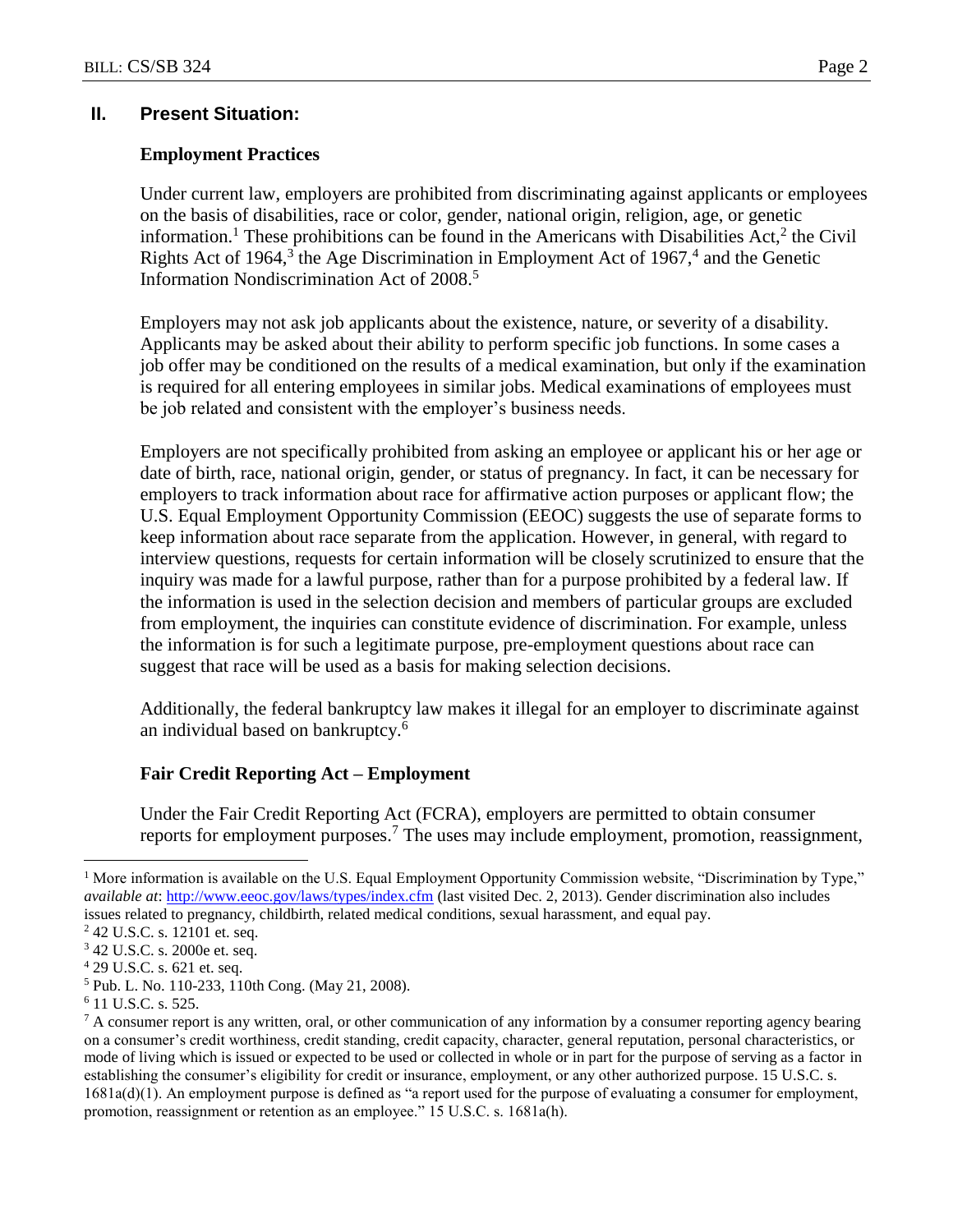or retention as an employee. The FCRA places a number of requirements on the employer regarding notification and disclosure about the use of the consumer reports and only applies to those reports obtained from a third party that are utilized to make an employment decision. Prior to obtaining a consumer report, the employer must inform the applicant or employee that a consumer report may be used to make employment-related decisions. The notice must be written and conspicuous and cannot be part of the employment application.<sup>8</sup> The employer must also receive written consent from the applicant or employee authorizing the employer to obtain a consumer report. Prior to providing a consumer report to an employer, the employer must certify to the consumer-reporting agency<sup>9</sup> that:

- The report will be used for the stated, permissible purpose under the FCRA and it will not be used for any other purpose;
- It has provided the initial notice and disclosure to the employee or applicant;
- It will provide a copy of the summary of consumer rights if adverse action is to be taken based on information contained in the consumer report; and
- It will not violate any federal or state equal employment opportunity laws.

Employment consumer reports differ from those provided to lenders and other entities because they provide less information. Employment credit reports do not include a credit score, account numbers (but does include the lender and type of credit), or the individual's age and year of birth.<sup>10</sup> The employment inquiry is also not included in the calculation of the individual's credit score. $11$ 

Prior to taking an adverse action<sup>12</sup> against the employee or applicant based on information obtained from the consumer report, the employer must provide the applicant or employee a copy of the consumer report and a copy of "A Summary of Your Rights Under the Fair Credit Reporting Act."

When the employer takes an adverse action against an applicant or employee that is based on information obtained from the consumer report, the employer must provide the individual with a notice of adverse action that includes:

- An explanation of the adverse action;
- The name, address, and telephone number of the consumer reporting agency that supplied the report;

 $\overline{a}$ <sup>8</sup> If the applicant has applied by mail, telephone, computer or other similar means, the applicant must be advised by oral, written, or electronic means that a consumer report may be obtained for employment purposes and the applicant must consent orally, in writing, or electronically.

<sup>9</sup> A consumer reporting agency is defined as "any person which, for monetary fees, dues, or on a cooperative nonprofit basis, regularly engages in whole or in part in the practice of assembling or evaluating consumer credit information or other information on consumers for the purpose of furnishing consumer reports to third parties, and which uses any means or facility of interstate commerce for the purpose of preparing or furnishing consumer reports." 15 U.S.C. s. 1681a(f).

<sup>10</sup> LexisNexis, *White Paper: The Use of Credit Reports in Employment Background Screening, an Overview for Job Applicants* (2010), *available at*

[http://www.napbs.com/files/public/Consumer\\_Education/Credit\\_Reports\\_for\\_Background\\_Screening\(1\).pdf](http://www.napbs.com/files/public/Consumer_Education/Credit_Reports_for_Background_Screening(1).pdf) (last visited Dec. 3, 2013).

<sup>&</sup>lt;sup>11</sup> *Id.* at 2. Employment credit reports are regarded as a special type of inquiry and may not be visible on a consumer report requested by other organizations.

 $12$  Adverse action is defined as "a denial of employment or any other decision for employment purposes that adversely affects any current or prospective employee." 15 U.S.C. s. 1681a(k)(1)(B)(ii).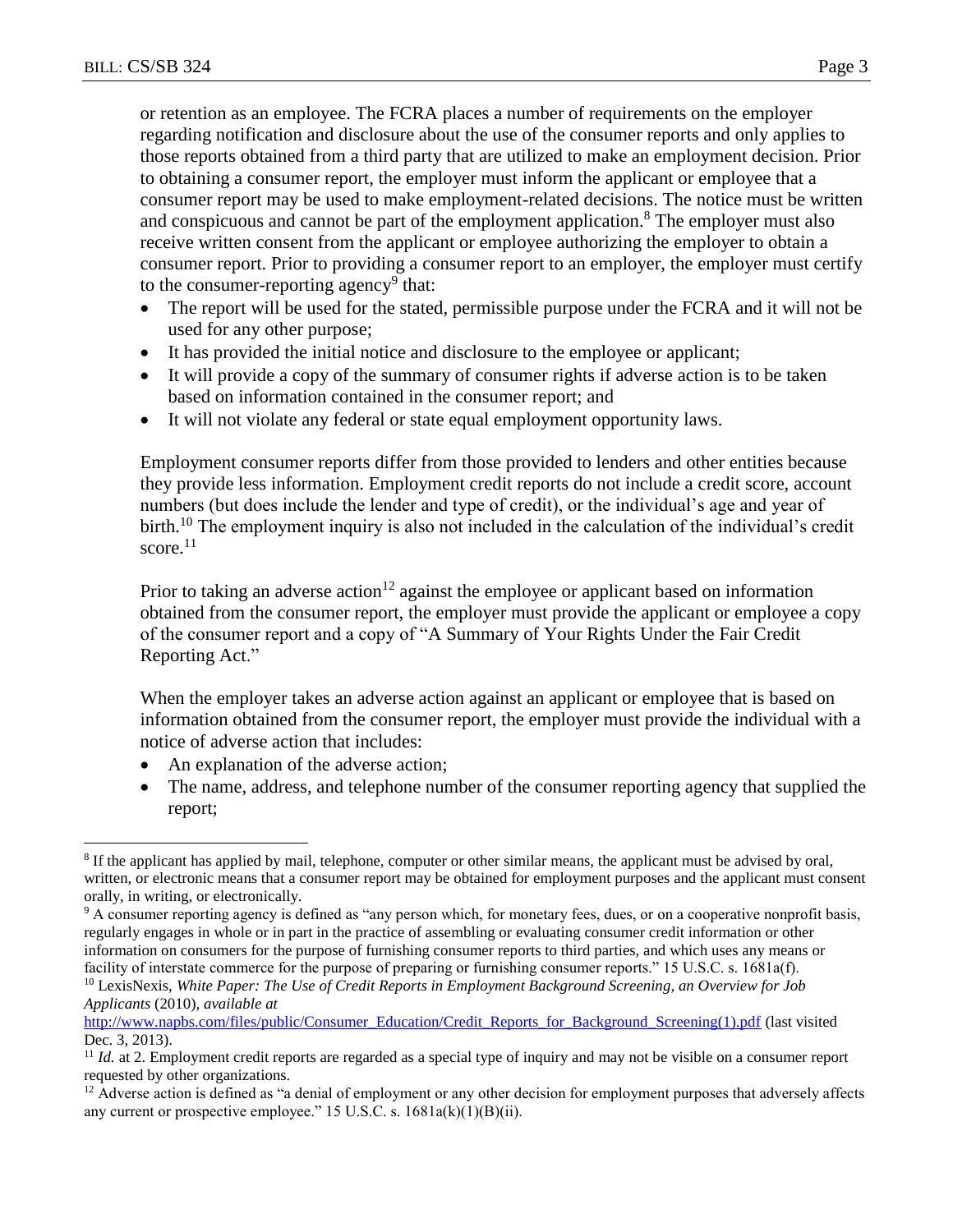- A statement that the consumer reporting agency is unable to provide the individual with specific reasons for the adverse action;
- A statement that the individual may request a free copy of the report from the consumer reporting agency within 60 days of receipt of the notice; and
- A statement that the individual has the right to dispute, with the consumer-reporting agency, the accuracy or completeness of the information provided in the report.

### **Other States**

Eight states have enacted legislation limiting employers' use of credit report information and nineteen states have proposed legislation to restrict the use of credit reports in employment decisions.<sup>13</sup> The laws of these states generally prohibit the use of credit reports in employment decisions unless such inquiry is required by state or federal law, is a bona fide occupational qualification, is for a managerial or supervisory position, is for a law enforcement position, or the position is located at a financial institution.

#### **Society for Human Resource Management**

The Society for Human Resource Management conducted research in 2012 regarding the use of credit background checks. Of those surveyed, it found that slightly less than half (47 percent) conducted credit checks as part of their employment practices. The number of organizations conducting credit checks on potential employees has declined due to employers' increased awareness of scrutiny of this practice by both state and federal governments.<sup>14</sup>

Of those surveyed, the top reason for conducting credit checks, was to decrease or prevent theft and embezzlement and to reduce legal liability for negligent hiring. The majority of credit checks are requested after an offer for employment has been extended (58 percent) or after the interview has been conducted (33 percent). Most employers allow the applicant to provide an explanation of items contained in the credit history prior to making a hiring decision.

Although many organizations obtain credit histories as a part of the hiring process, only 14 percent of those surveyed viewed it as an important factor in making a final hiring decision. The most important factors include such attributes as previous work experience, possession of specific skills or expertise, and being perceived as a good fit with the job and organization.

## **Equal Employment Opportunity Commission**

In October 2010, the Equal Employment Opportunity Commission (EEOC) invited public testimony regarding the use of credit histories in employment decisions. Consumer advocates indicated that use of credit histories might have a disparate impact on people of color, women,

 $\overline{a}$ <sup>13</sup> [Washington](http://apps.leg.wa.gov/documents/billdocs/2007-08/Pdf/Bills/Session%20Law%202007/5827-S.SL.pdf) enacted legislation in 2007, [Hawaii](http://www.capitol.hawaii.gov/session2009/Bills/HB31_CD1_.HTM) enacted legislation in 2009, [Illinois](http://www.ilga.gov/legislation/publicacts/96/PDF/096-1426.pdf) and [Oregon](http://www.leg.state.or.us/10ss1/measures/sb1000.dir/sb1045.en.html) enacted legislation in 2010. [California,](http://www.ncsl.org/issues-research/banking-insurance-financial-services/use-of-credit-information-in-employment-2011-legis.aspx#CA) [Connecticut](http://www.ncsl.org/issues-research/banking-insurance-financial-services/use-of-credit-information-in-employment-2011-legis.aspx#CT) and [Maryland](http://www.ncsl.org/issues-research/banking-insurance-financial-services/use-of-credit-information-in-employment-2011-legis.aspx#MD) enacted legislation in 2011. [Vermont](http://www.ncsl.org/issues-research/banking/use-of-credit-info-in-employ-2012-legis.aspx#VT) enacted its legislation in 2012. Colorado and Nevada enacted legislation in 2013. See National Conference of State Legislatures "Use of Credit Information in Employment 2013 Legislation," last updated June 20, 2013, *available at*: [http://www.ncsl.org/research/financial-services](http://www.ncsl.org/research/financial-services-and-commerce/use-of-credit-info-in-employ-2013-legis.aspx)[and-commerce/use-of-credit-info-in-employ-2013-legis.aspx](http://www.ncsl.org/research/financial-services-and-commerce/use-of-credit-info-in-employ-2013-legis.aspx) (last visited Dec. 3, 2013).

<sup>&</sup>lt;sup>14</sup> For full survey results, please see:

<http://www.shrm.org/Research/SurveyFindings/Articles/Pages/CreditBackgroundChecks.aspx> (last visited Dec. 2, 2013).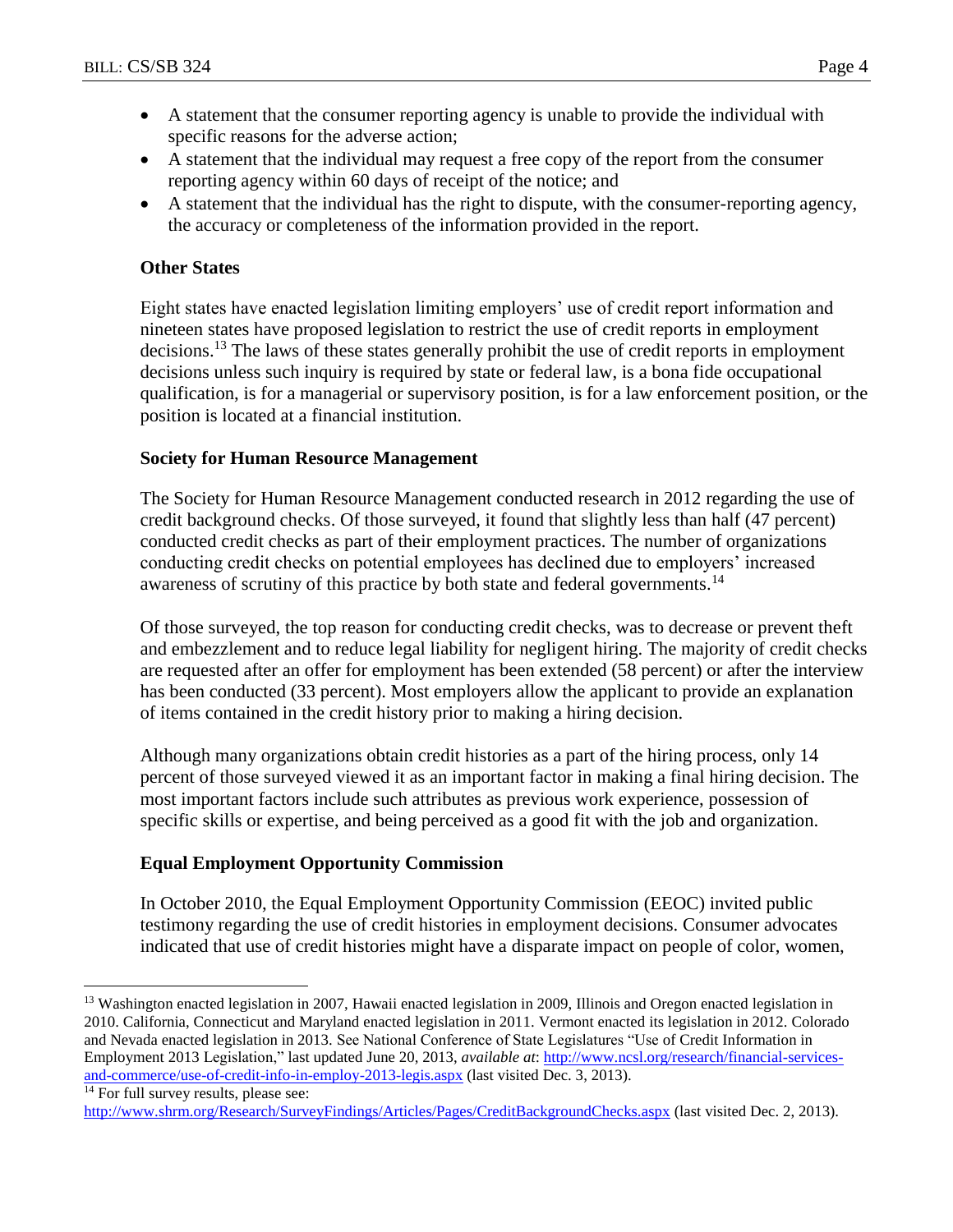and individuals with disabilities. There was also testimony that credit reports may obtain incomplete information or errors and are poor predictors of job performance.

Employers expressed that although a credit history may be used in the hiring process, it is only one element of the employee selection process.<sup>15</sup> The credit report is not usually an automatic bar to employment but opens the door to discussion of issues discovered. Testimony also indicated that it is used as a way to collect additional information about a prospective employee that would be relevant to the position being sought.

The EEOC advises that, unless the information is essential to the job in question, inquiries regarding an employee or applicant's credit rating or economic status should generally be avoided due to the adverse effect it may have on females and minorities.<sup>16</sup>

## **III. Effect of Proposed Changes:**

**Section 1** prohibits an employer from using a credit history or credit report to deny employment or determine compensation or the terms, conditions, or privileges of employment. The bill also provides the circumstances under which an applicant's credit report or credit history may be used. The employer may request and consider an applicant's credit report or history if the employer has a bona fide purpose for requesting the information that is substantially related to the job, notifies the applicant of the ability to request the information, and obtains permission from the applicant to request the information.

The bill provides that a position, for which an employer has a bona fide purpose for requesting a credit report or credit history, include a position that:

- Is supervisory, defined as a position in which an individual has the authority to hire, transfer, suspend, lay off, recall, promote, discharge, assign, reward, or discipline other employees or has the responsibility to direct employees, adjust their grievances, or recommend action in a manner that requires use of independent judgment;
- Is managerial, defined as a position in which the employee formulates and implements management policies;
- Accesses personal information of customers, employees, and employers, except personal information customarily provided in a retail transaction;
- Has a fiduciary responsibility to the employer, including the authority to issue payments, collect debts, transfer money, or enter into contracts;
- Involves the use of an expense account or a corporate debit or credit card;
- Has access to non-public corporate information, including trade secrets or other information which is not generally known or ascertainable and from which other persons can obtain economic value; or
- Involves public safety, such as law enforcement or other positions involving enforcement of state or federal criminal laws.

 $\overline{a}$ <sup>15</sup> See Meeting of October 20, 2010 – Employer Use of Credit History as a Screening Tool: <http://www.eeoc.gov/eeoc/meetings/10-20-10/index.cfm> (last visited Dec. 2, 2013).

 $\frac{16}{16}$ For more information, please see: [http://www.eeoc.gov/laws/practices/inquiries\\_credit.cfm](http://www.eeoc.gov/laws/practices/inquiries_credit.cfm) (last visited Dec. 2, 2013).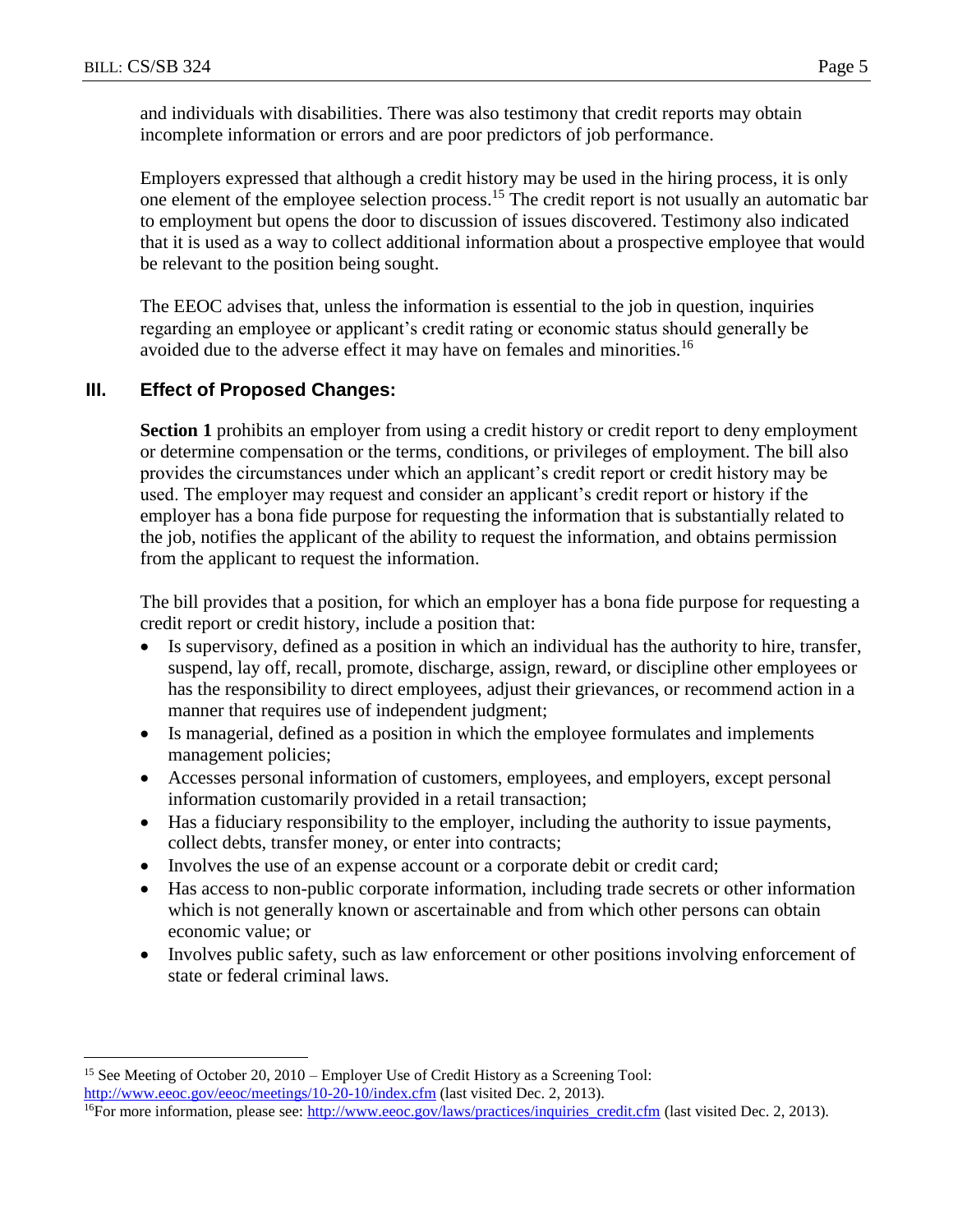The bill does not apply to employers that are expressly permitted or required, by state or federal law, to perform an inquiry into a person's credit history, as well as to financial institutions and their affiliates or subsidiaries that accept federally insured deposits, credit unions or statechartered banks registered with the Office of Financial Regulation, or entities that are registered with the U.S. Security and Exchange Commission, the Office of Financial Regulation, or the Financial Industry Regulatory Authority as investment advisors, brokers, dealers, or their affiliates.

The bill provides that an aggrieved individual may seek declaratory relief that an act or practice violates the protections provided in this bill and to enjoin the continuance of such practice. The bill also provides that a person who has suffered a loss under these provisions may recover actual damages and attorney fees and costs if the individual prevails in court. If the defendant alleges such suit is frivolous or without merit, the court may require the plaintiff to post a bond in an amount to indemnify the defendant for any damages incurred, upon finding a reasonable necessity. However, this provision does not apply to an enforcement agency.

The relief provided under the provisions of this bill is in addition to any other remedy provided by law.

**Section 2** provides that the bill takes effect July 1, 2014.

## **IV. Constitutional Issues:**

A. Municipality/County Mandates Restrictions:

None.

B. Public Records/Open Meetings Issues:

None.

C. Trust Funds Restrictions:

None.

## **V. Fiscal Impact Statement:**

A. Tax/Fee Issues:

None.

B. Private Sector Impact:

Indeterminate.

C. Government Sector Impact:

Indeterminate.